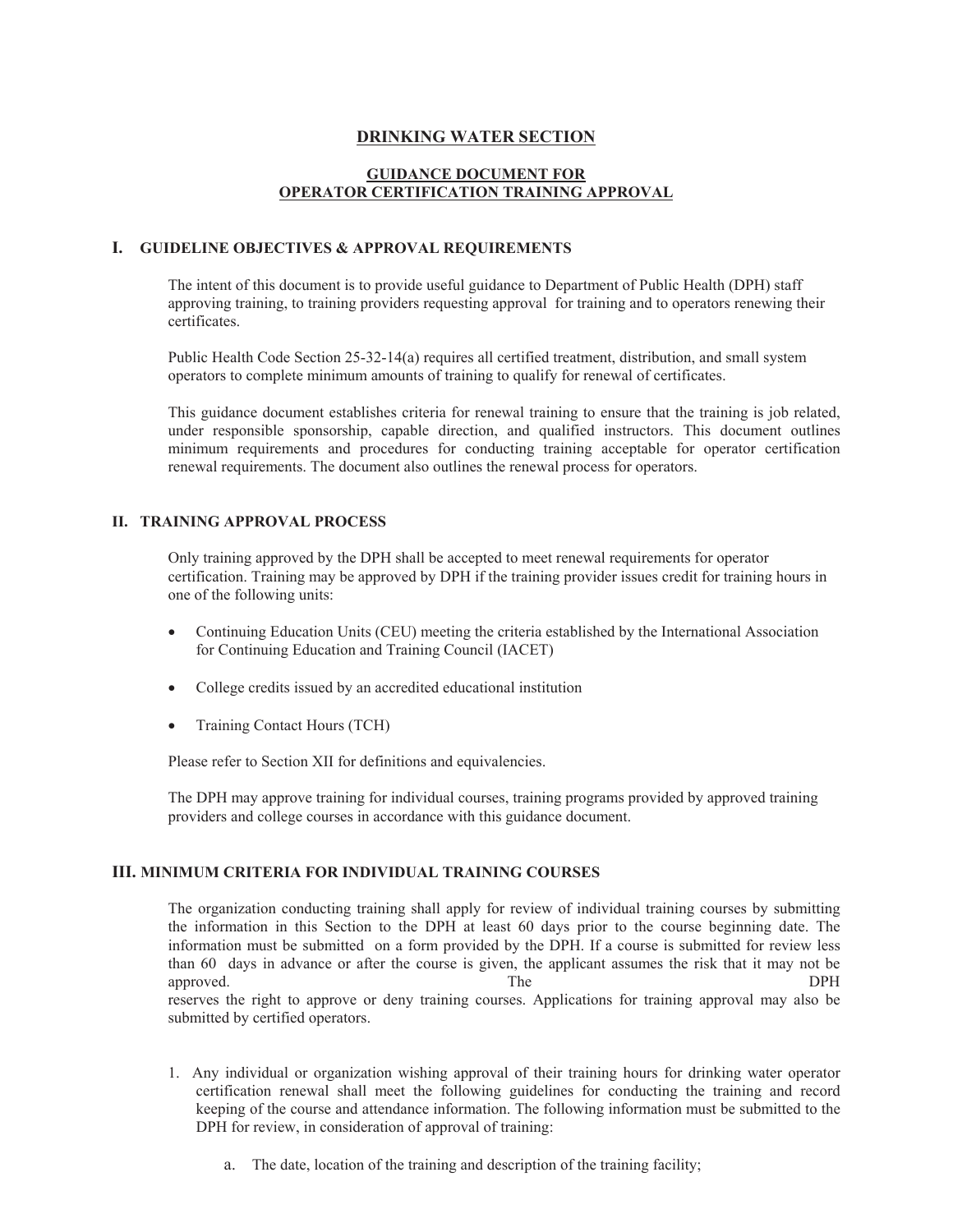- b. The course outline showing the topic(s) to be presented and time allotted for each (including beginning and ending times). The outline must include the training course or session objective(s);
- c. A list of all instructional material (material must be made available to the DPH upon their request);
- d. A list of any audiovisual materials to be used, such as videotapes, slides, slide/tape presentation, films and overheads;
- e. The name, address, and background information or resume of instructor(s) which details the instructor's competence in the subject matter, understanding of the purposes and intended learning outcomes of the program, and ability to communicate the program content at an appropriate level;
- f. Copies of forms or documents to be used to comply with the items in Number 2 below.
- 2. The following information must be retained on file and available for inspection by the DPH for a period of seven years from the date the training was offered:
	- a. A copy of the format for the certificate of completion being issued to the attendees containing but not limited to the following information:
		- 1. attendees' name;
		- 2. name of course;
		- 3. training hours issued;
		- 4. date the course was held;
		- 5. name of the co-sponsoring or sanctioning organization, if applicable;
		- 6. name of responsible individual within the organization;
		- 7. name of organization issuing certificate and keeping the records.
	- b. A copy of the attendance roster used, which must contain but is not limited to:
		- 1. name of the course;
		- 2. training hours issued;
		- 3. course code if applicable;
		- 4. date and time the course was held;
		- 5. location of the course;
		- 6. name of course instructor;
		- 7. names of attendees;
		- 8. morning and afternoon section for signing in and out. If the course is for more than one day the roster must show each day of attendance;
	- c. A copy of the training evaluation form which measures the quality of the training.
	- d. Requirements for satisfactory completion of the training (i.e. credit for training hours) in writing. Participants must be informed of the requirements for satisfactory completion prior to their participation. Attendance requirements must be documented by attendance rosters or sign-in sheets.
	- e. A statement indicating that the training shall not include any product or service endorsements.

Approvals will be valid for up to three years unless any of the information submitted under this Section changes, in which case the training must be resubmitted for review.

3. Credit for training hours is based upon actual contact time in the training. All breaks and meal times must be noted on the agenda and will not count toward contact time. Excessive time allotted for introduction or welcomes will not count toward contact time.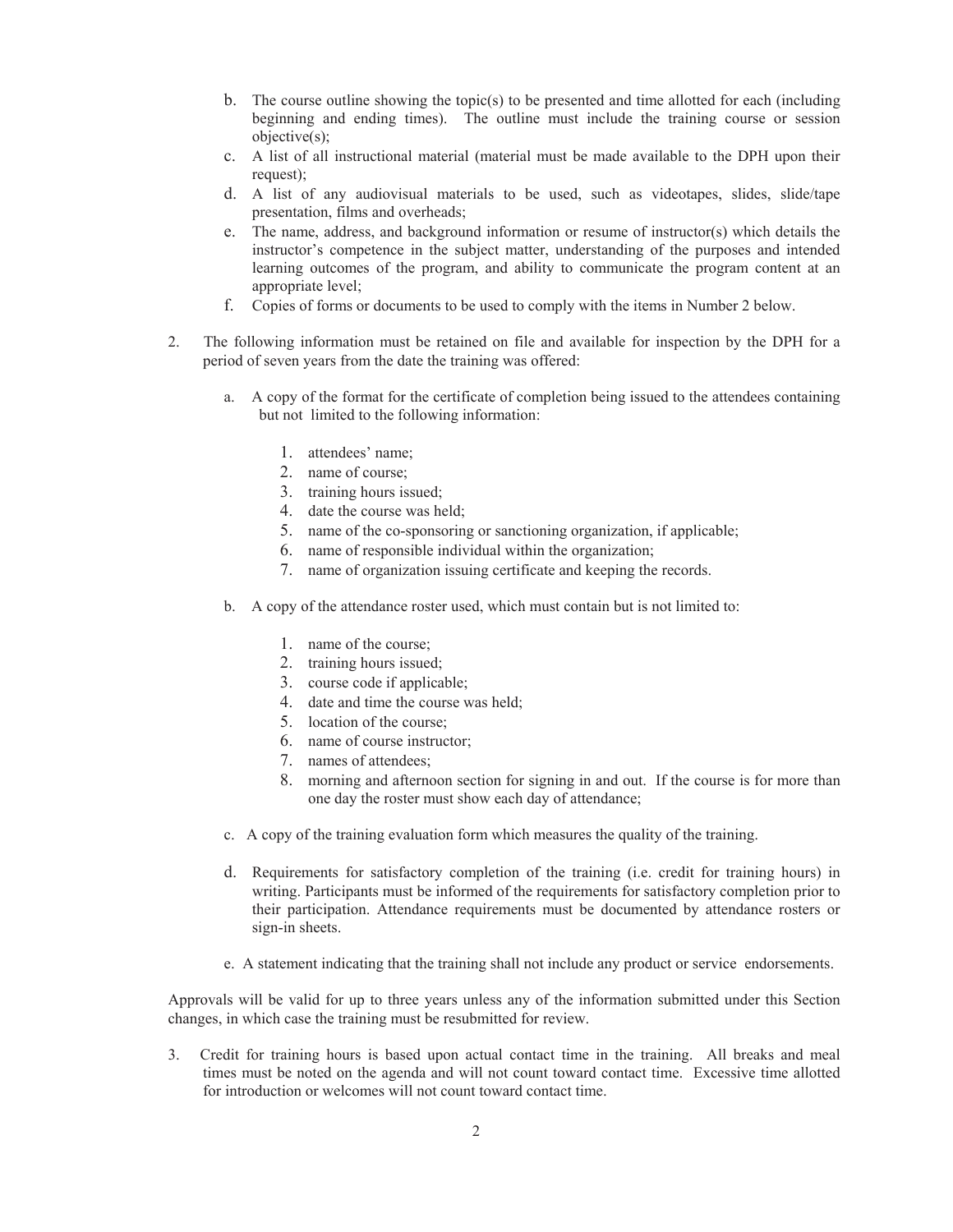- 4. No credit for training hours will be given prior to the completion of any training course. Participants must attend the entire session and satisfactorily complete the program. Training providers may issue full credit for training hours to participants that miss no more than 10% of the course, due to unusual circumstances (e.g. illness, emergencies). The completion date of a multi-day course is the last day of the course.
- 5. The minimum credit issued will be one training (1.0) hour. Credit will be issued in increments of onehalf  $(0.5)$  hour.

# **IV. MINIMUM CRITERIA FOR TRAINING PROVIDERS**

National, regional or state organizations, associations, institutions or corporations providing training for drinking water operators shall apply for a review of their training program, in consideration of approval, by submitting the following information to the DPH:

- 1. The standards by which the organization plans to meet the criteria of this guideline, especially the criteria for individual training courses in Section III.
- 2. The criteria for cosponsoring training (if applicable).
- 3. A written policy on maintaining records, especially the records in Section III, 2.
- 4. A written mission statement that outlines the functions, structure, processes, and philosophy which guides the operations of the training program.
- 5. Copies of approvals, certifications, etc. of the training provider from other professional entities.

If a national, regional or state organization, association, institution or corporation providing training for drinking water operators is an IACET Authorized Provider, only the following items need to be submitted to DPH:

- 1. A description of the training provider and its drinking water operators training program.
- 2. A copy of the IACET Certification.

 If granted, the approval would allow all CEUs or TCHs issued by the organization for drinking water training to be accepted by the DPH to meet training renewal requirements. An annual training calendar and course syllabi must be submitted by the training provider to the DPH by the end of each calendar year.

Approvals will be valid for up to three years unless any of the information submitted under this Section changes, in which case the training must be resubmitted for review.

# **V. MINIMUM CRITERIA FOR DISTANCE EDUCATION**

Distance education is an acquisition of knowledge that occurs through various technologies with a separation of place and/or time between the instructor and the learner. Examples of distance education are correspondence courses, CD-ROM courses, internet on-line courses.

The DPH may approve distance education that meets the criteria of either Section III (individual courses) or Section IV (training providers) and the following additional criteria:

- 1. The training provider must have a method of providing security (verification of student participation).
- 2. There must be a reasonable explanation of how the total training hours are determined. This may include time estimates, pilot studies, or logged time.
- 3. The training provider must provide a mechanism for interaction between the instructor and student.
- 4. The training provider must have a mechanism to provide timely feedback to students.
- 5. The training provider must provide adequate technical support for installation and/or use of the training components where applicable (e.g. CD-ROM, Internet).
- 6. Issuance of a certificate must be based on successful completion of one or more exams. A minimum score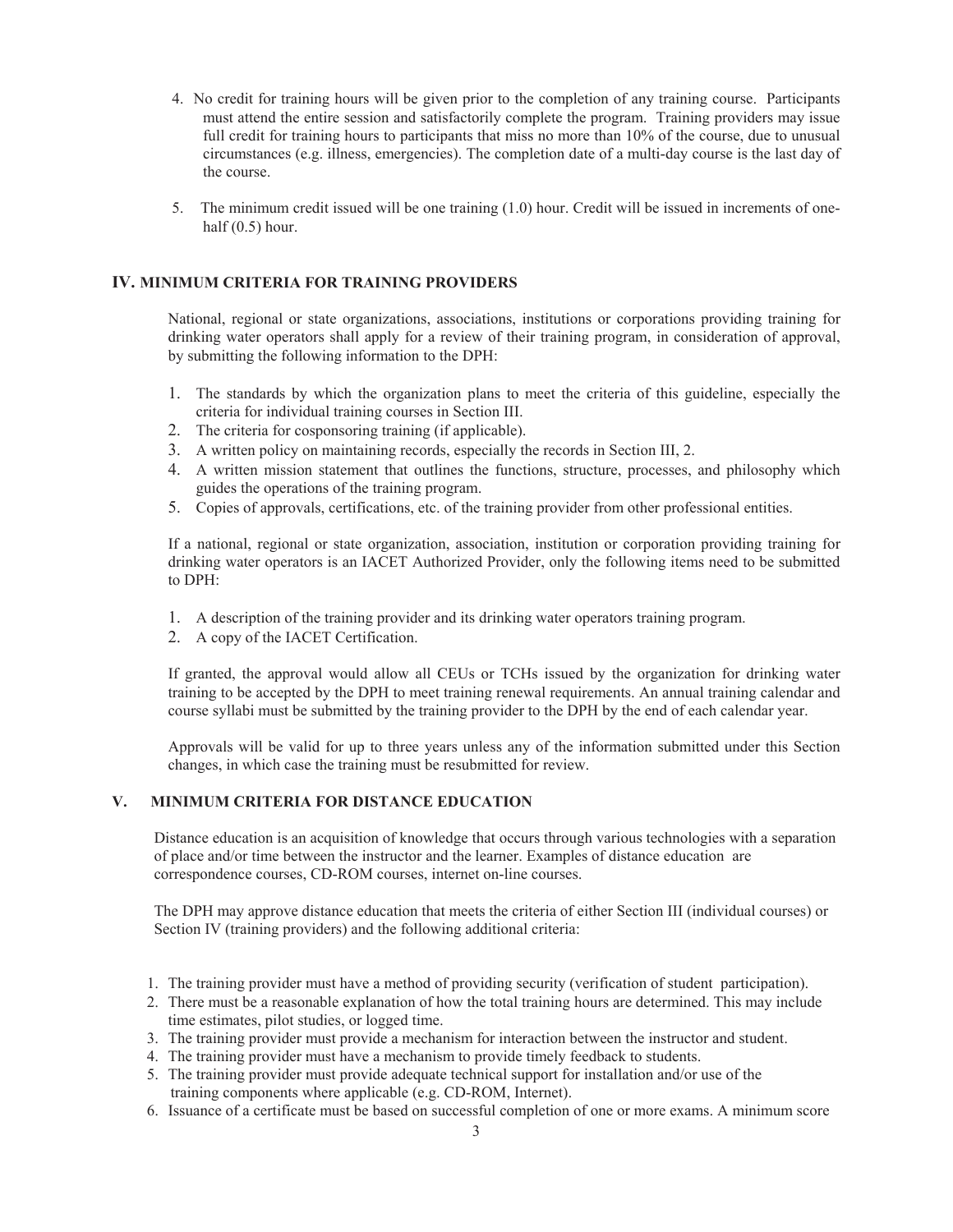of 70% is required for successful completion.

7. Certificates must include the signature of the operator's supervisor to verify course completion.

### **VI. MINIMUM CRITERIA FOR COLLEGE COURSES**

Credits from a college accredited by the National Association of Schools and Colleges (or any regional affiliate), the Association of American Colleges, or an equivalent accrediting body, as determined by DPH, may be accepted as follows:

- All courses listed in Appendix A are automatically approved.
- Applicants may apply for approval of any job related course not listed in Appendix A.

### **VII. MINIMUM CRITERIA FOR DEPARTMENT OF PUBLIC HEALTH (DPH) COURSES**

Training hours issued by the DPH may be accepted as follows:

• All courses for the topic areas listed in Appendix B are automatically approved.

#### **VIII. OPERATOR RENEWAL APPLICATION PROCESS**

Operators shall apply for renewal on a form provided by the DPH. The application shall include copies of certificates of completion, for training acceptable to the DPH, to demonstrate that they have qualified for renewal. Operators should take courses as recommended in Appendix B, according to their certification category. For operators with multiple certifications, training hours may be accepted for more than one certification, provided that the course area is listed, in Appendix B, for those multiple certification categories. Repeat courses in the same renewal cycle would not be acceptable. Operators should take courses in different areas, where possible, and not take a number of courses in the same subject.

### **IX. TRAINING FOR CONDITIONAL OPERATORS**

 Conditional Operators must receive specific training, prior to the first expiration of their certification, to renew their conditional certification. A Conditional Operator is an existing operator who had direct responsible charge, for at least one year prior to the regulation revisions, of a plant or system, which was required to have a certified operator for the first time as a result of those revisions. The training a conditional operator is required to complete must include all of the following subject areas. This training may be achieved by attending one or more approved training courses.

- Sources (including source protection)
- Basic water treatment (groundwater)
- $\bullet$  Pumps
- Water quality
- Distribution system operation & maintenance (including cross connection control, disinfection, metering)
- $\bullet$  Sampling
- Customer service
- Regulations
- Operator safety
- Management (financial, administration, personnel, emergency planning)

Security issues shall be an integral part of the training and covered under the appropriate subject areas. All training for conditional operators must be approved by DPH, in accordance with this document.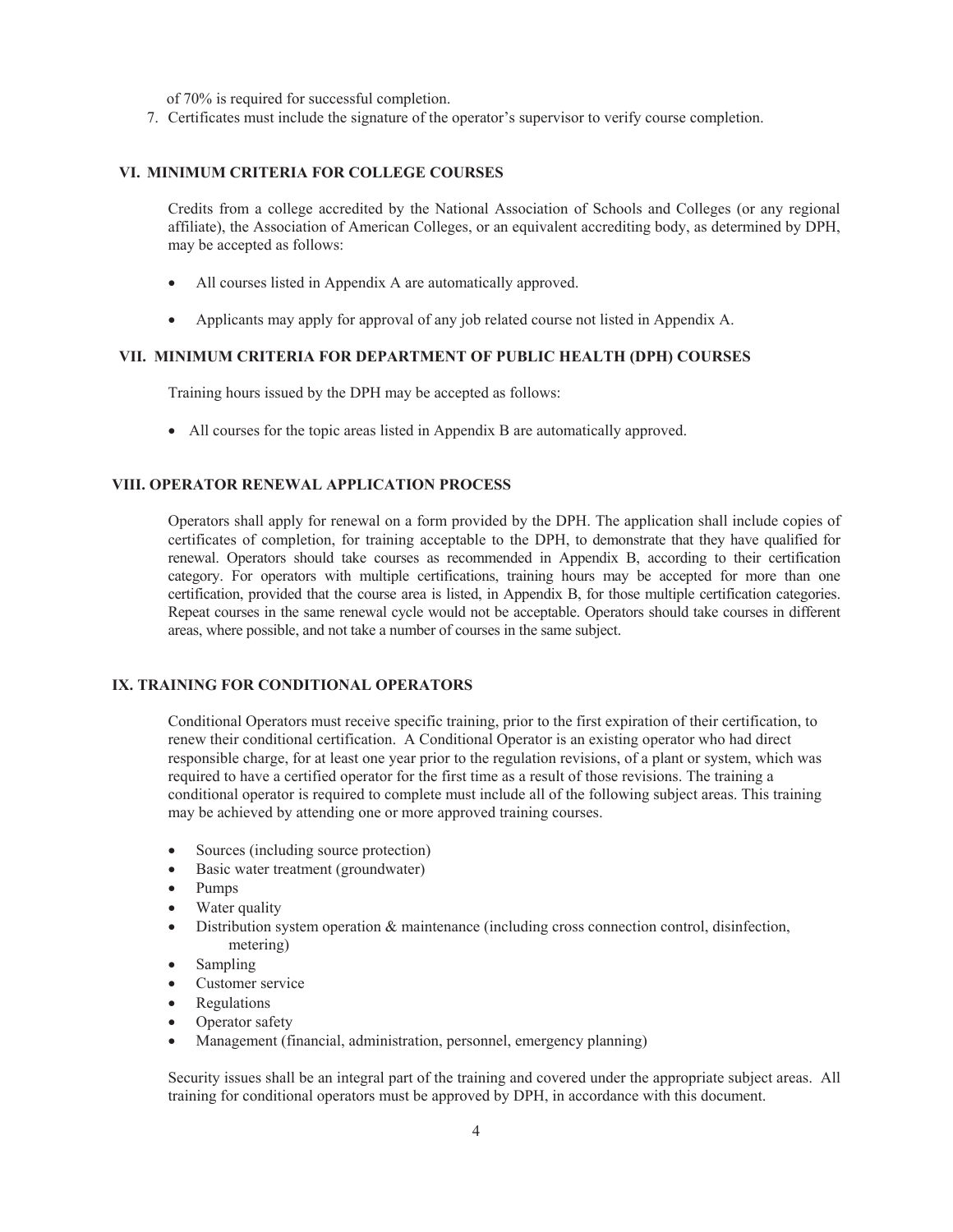Operators were only granted conditional certification for a specific water system (treatment plant, distribution system or small water system). The number of training hours required to renew a conditional certification is based upon the classification of that specific water system. The table below details how many training hours are required every three years, based on the classification of the system.

| Classification of System                                  | Number of Training Hours Required |
|-----------------------------------------------------------|-----------------------------------|
| Class 1 (Treatment or Distribution System) or Small Water |                                   |
| System                                                    |                                   |
| Class 2 (Treatment Plant or Distribution System)          |                                   |

# **X. TRAINING FOR SMALL WATER SYSTEM OPERATORS**

Small Water System operators must meet minimum education, experience and examination requirements to become certified. The applicant must have either a high school diploma or a high school equivalency diploma, and six months experience operating a small water system, water treatment plant or water distribution system, to qualify to take the examination.

A minimum of twenty (20) hours of training acceptable to the department may be substituted for the experience requirement. To meet this requirement, the applicant must have attended training no more than three years prior to the date of the examination for which the applicant is applying and the training must include all of the following subject areas:

- Sources (including source protection)
- Basic water treatment (groundwater)
- $\bullet$  Pumps
- Water quality
- $\bullet$  Distribution system operation & maintenance (including cross connection control, disinfection, metering)
- $\bullet$  Sampling
- Customer service
- Regulations
- Operator safety
- Management (financial, administration, personnel, emergency planning)

Security issues shall be an integral part of the training and covered under the appropriate subject areas.

# **XI. BACKFLOW PREVENTION DEVICE TESTERS AND CROSS CONNECTION SURVEY INSPECTORS**

Public Health Code Section 25-32-11(e) requires that persons testing backflow prevention devices complete and pass a course on testing of backflow preventers administered or approved by DPH. Public Health Code Section 25-32-11(h) requires that persons performing cross connection inspections complete and pass a course on cross connection inspections administered or approved by DPH.

The following criteria must be met for a course to be approved by DPH:

- Course providers must be approved pursuant to Section IV or have individual courses approved pursuant to Section III.
- Course content must include instruction in the appropriate job analysis from one of the following:
	- American Backflow Prevention Association
	- American Society of Sanitary Engineering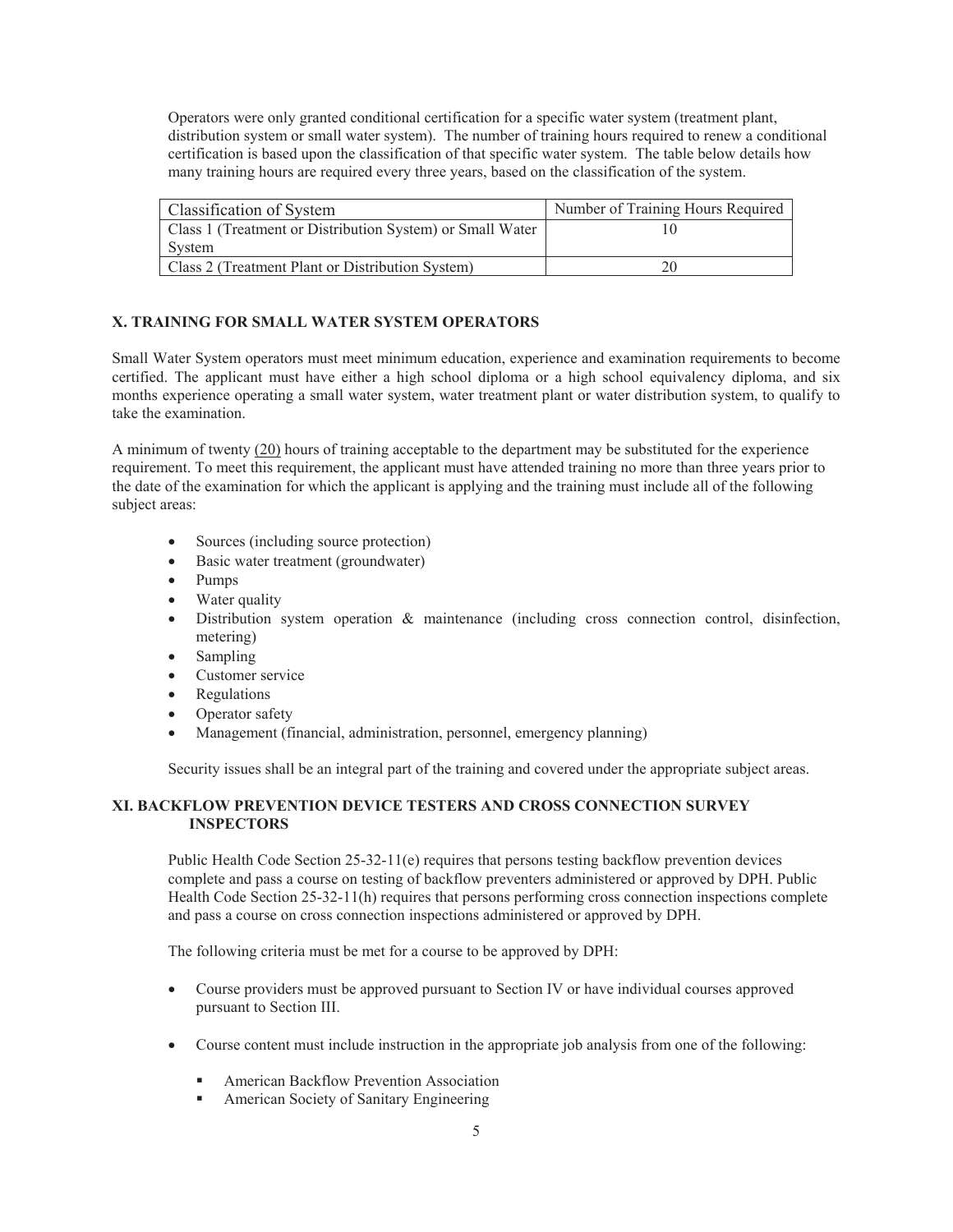- Association of Boards of Certification
- The examination content must be approved by DPH.
- In lieu of a course on cross connection inspections, a person may complete and pass a course on testing of backflow preventers administered or approved by DPH and receive field training from a Cross Connection Survey Inspector who has met the requirements of Public Health Code Section 25-  $32-11(h)$ .

Applicants must submit applications for certificates within one year after the date of the most recent examination results or field training. Applications beyond one year will not be accepted.

# **XII. EQUIVALENCIES AND DEFINITIONS**

#### Equivalencies

- Courses granting Continuing Education Units (CEU) will be issued training hours on a basis of one  $(1.0)$  CEU = ten  $(10)$  training hours.
- College credit for applicable courses will be issued at 15 training hours per 1 credit hour.
- x Courses granting Training Contact Hours (TCH) will be issued training hours on a basis of one  $(1.0)$  TCH = one  $(1.0)$  training hour.

### Definitions:

*Continuing Education Unit (CEU):* Ten contact hours of participation in an organized continuing education experience under responsible sponsorship, capable direction and qualified instruction (refer to the IACET Continuing Education Unit Criteria and Guidelines, Fifth Edition, for the ten specific CEU criteria).

*Training Contact Hour (TCH):* One clock hour (60 minutes) of interaction as defined under contact. Contact is defined as interaction between a learner and instructor. Contact implies two way communication in order for the learner to receive feedback to monitor and assess learning.

### **XIII. REVOCATION OF APPROVAL**

The DPH may revoke any training approval at any time if it finds the training course or program no longer meets the criteria established in this guideline.

### **APPENDIX A. LIST OF COLLEGE COURSE AREAS THAT QUALIFY FOR APPROVAL (SEE SECTION VI)**

- 1. Biology (General, Microbiology, Biochemistry, Ecology)
- 2. Business Administration (Utility Management)
- 3. Chemistry (General, Organic, Environmental)
- 4. Civil, Chemical, Environmental, and Mechanical Engineering (Hydraulics, Water Treatment, Fluid Mechanics, Environmental Remediation and other related courses)
- 5. Geology (Ground and Surface Water Hydrology)
- 6. Math (Algebra, Trigonometry, Geometry, Calculus)
- 7. Natural Resources (Management and Conservation)
- 8. Public Health (Epidemiology, Toxicology)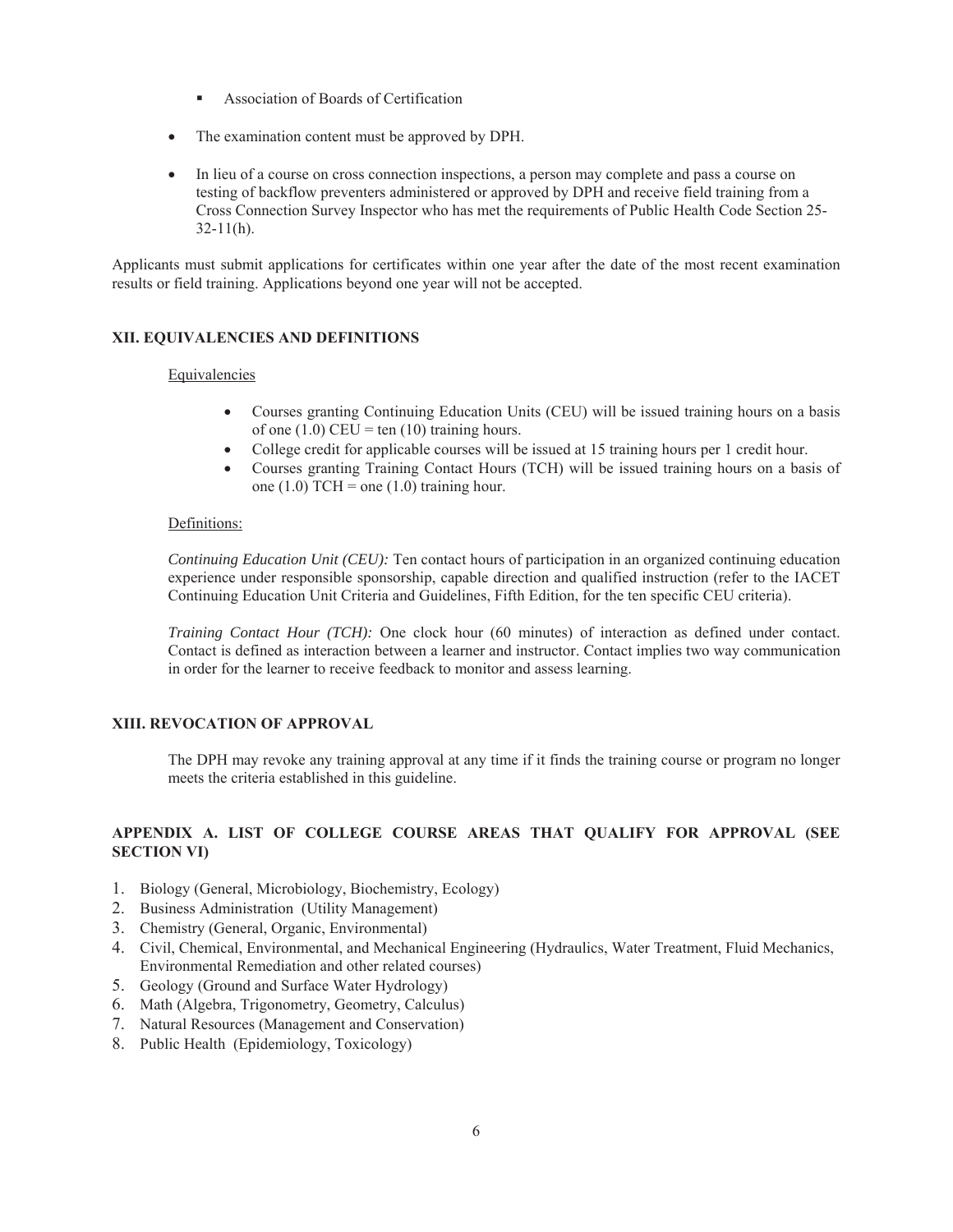## **APPENDIX B. LIST OF TRAINING COURSES APPROVED FOR RENEWAL OF CERTIFICATION. Note: Conditional Operators must meet the training requirements noted in Section IX for their first renewal cycle.**

#### Suggested topic areas for water treatment operators

- 1. Basic Lab Skills
- 2. Chemical Delivery
- 3. Drinking Water Disinfection Principles and Practices
- 4. Drinking Water Microbiology
- 5. Drinking Water Treatment
- 6. Filtration
- 7. Fluoridation
- 8. Iron and Manganese Removal
- 9. Operating and Maintaining Chemical Feed Pumps
- 10. Sedimentation and Floatation
- 11. Water Treatment Plant Residual Management

#### Suggested topic areas for water distribution operators

- 1. Construction and Maintenance of Distribution Systems
- 2. Disinfection of Mains and Storage Tanks
- 3. Leak Detection
- 4. Valve and Hydrant Maintenance

#### Suggested topic areas for Small system operators

- 1. Basic Lab Skills
- 2. Disinfecting a Distribution System
- 3. Operating and Maintaining Chemical Feed Pumps

#### Suggested topic areas for all operators

- 1. Computer Applications for Operations of Water Systems
- 2. Contract Language
- 3. Corrosion Control
- 4. Cross Connection Control
- 5. Customer Service
- 6. Drought Management
- 7. Electricity and Electrical Controls
- 8. Emergency Response Planning
- 9. Flow Measurement
- 10. Hydraulics
- 11. Identification and Correction of Sanitary Deficiencies
- 12. Maintaining Pumps and Motors
- 13. Map and Blueprint Reading
- 14. Math
- 15. Personnel Management
- 16. Procedures for Drinking Water Sampling
- 17. Public Health
- 18. Record Keeping and Report Writing
- 19. Safety
- 20. Security